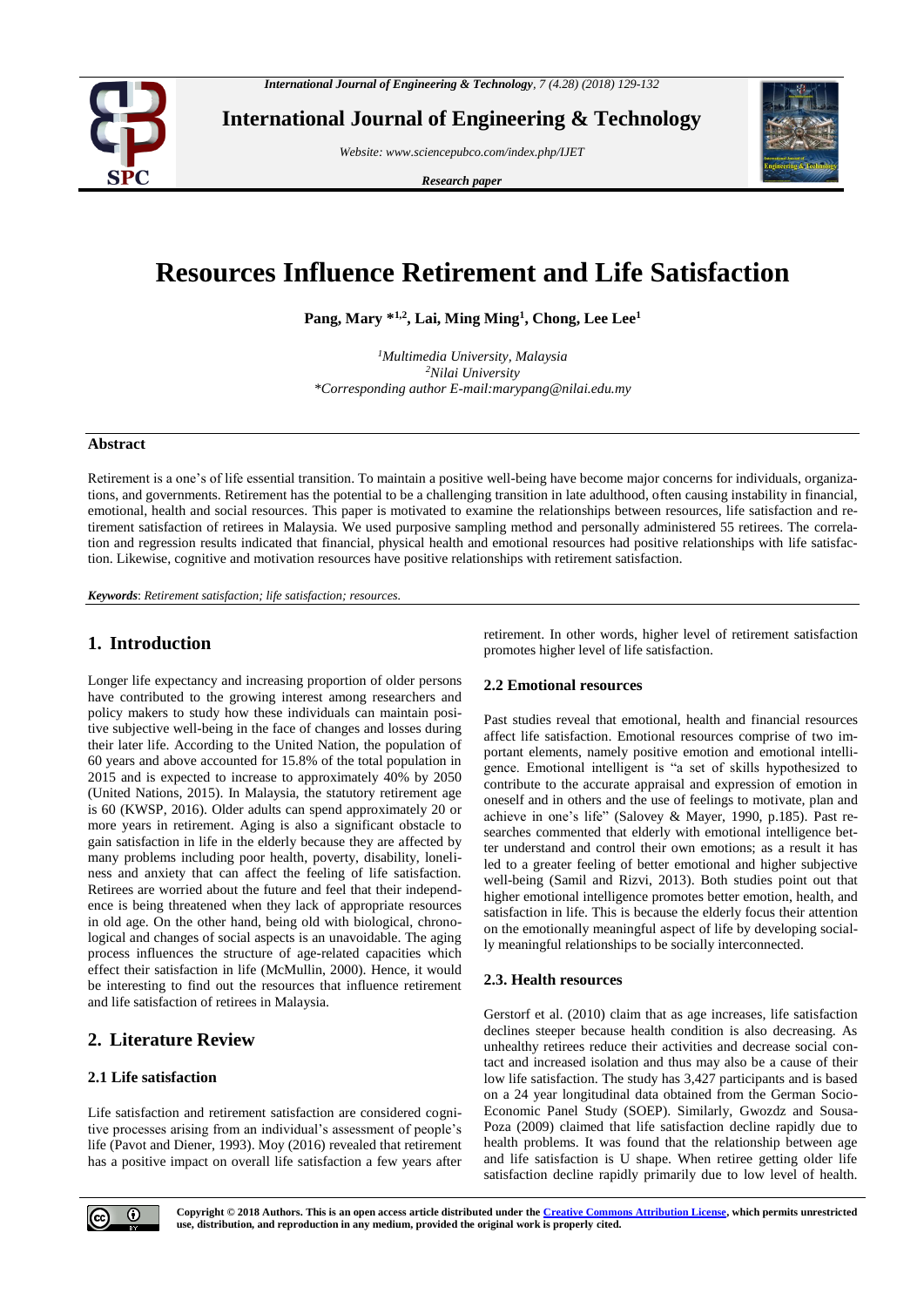The study was based on 13 waves of the German Socio- Economic Panel (GSEP) and the Survey of Health, Aging and Retirement in Europe. However, Moy (2016) have a different argument. Their findings reveal that retirement improve health and life satisfaction for retirees. This is because retirees are relieved from their stressful jobs and having more leisure time for interest and hobbies. Thus, it reduces mental stress and physical stress which promotes better emotion and health.

#### **2.4. Financial resources**

According to Caraher (2000) study, most of the developing countries lack of comprehensive social security system, this including Malaysia. Jariah, Tengku Aizan and Ibrahim (2012) examined financial practices and problems of the elderly in Malaysia. The questionnaire was collected in 2004 from 2,327 elderly aged between ages 55 and 75 years old. The findings reveal that about one third of elderly experience financial problems. The elderly have to rely on children's money to support them. The proportion that receiving pension and other source of income is much lower. Financial resources received is not compatible with increasing level cost of living which bring detriment quality life and life satisfaction in old age.

Substantial past researches have shown that financial resources have a strong positive relationship with life satisfaction (Campbell, Converse and Rodgers, 1976). Diener, Tay and Oishi (2013) examine whether there was an association between changes in income and changes in subjective well-being. A total of 806,526 people aged 15 and from 135 nations was analyzed by using telephone survey. The results indicate that an increase in household income is associated with an increase in life evaluations (i.e., life satisfaction), positive feelings and reduce negative feelings. Life evaluation (i.e., life satisfaction) is not only associated with income, but also with changes in income. The findings show that when a person's material quality of life accompanies with rising income, people would become more optimistic about their futures; hence, better life satisfaction. However, Hong and Han (2013) have a different argument; The study is based on a face-to-face interview using a structured survey questionnaire given to a sample of 1,086 older adults aged 55 and above. They reveal that income has a positive impact on life satisfaction but is not mainly due to changes of income. The results show that financial assets with high level of liquidity might be more likely to be associated with high life satisfaction than illiquid assets such as a house. This is because liquid asset can be used for immediate expenditures compared to illiquid assets.

#### **2.5. Retirement satisfaction**

Retirement satisfaction is defined as the evaluation of life in retirement with the emphasis on economic resources, interpersonal relationship, current enjoyment, leisure, physical activity, current satisfaction, and retirement adjustment ( Floyd et al., 1992, p.617). Past studies indicate that retirement resources have an impact on retirement satisfaction. Leung and Earl (2012) investigated the relationships between retirement resources inventory and retirement well-being among 267 Australian retirees aged 50 years or above. The cross-lagged panel analysis show that the retirement resources such as motivational resources, cognitive resources significant to retirement satisfaction.

#### **2.6. Cognitive resources**

Cognition can be defined as "the mental process of knowing, including aspects such as awareness, perception, reasoning and judgement" (Gilmour, 2011, p.1). Different cognitive functions play a role in decision making, it influences an individual's ability to process information to make the right choices. Hence, abilities

of cognitive function can impact an individual's emotions, health and retirement satisfaction.

Past researches have shown that retirement may have negative impact on a person's cognitive function. Rohwedder and Willis (2010) examined whether retirement led to cognitive decline by using cross-nationally comparable surveys of older persons in the England, United States, and 11 European countries in 2004. The results show that retirees reported a 37% reduction in cognitive function on word recall. This result is further supported by Celidoni, Bianco and Weber (2013) who claimed that retirement is associated with a 20% reduction in verbal memory and occurs shortly after retirement.

Functionality of cognitive has impact to satisfaction of retirement. Shoemaker (2005) examined acquisition of computer skills by inexperienced people over the age of 55. The study was based on non participation observation of class sessions, short questionnaires and interview after class. The finding revealed that cognitive deficits were involved in old age. The finding shows that a slowed learning response time by old age learners. It affecting elderlys'emotion. The author argued that social network play an important role to influence old learners' ability to acquire new skills. Old learners feel more comfortable in learning new skills when social network support for computer use outside the classroom.

#### **2.7. Motivation resources**

Motivation plays an important role in old age due to the drastic changes of cognitive, health, physical, social role and living environment. Hence, understanding the role of motivation in these changes is necessary. It leads to a better understanding for a more complete picture of the psychological processes involved in aging.

Stephan, Fouquereau, and Fernandez (2008) examined the impact of motivation on life satisfaction that influences retirement satisfaction. The study consists of 150 retiree living in France with ages ranged from 53 to 74 years. The results show that motivational in late life could positively influence satisfaction with life in retirement among active retirees. The results point out that individual with higher levels of intrinsic motivation (autonomous) such as knowledge, stimulation and accomplishment improve higher retirement satisfaction.

Furthermore, Forstmeier and Maercker (2008) argued that motivation from occupation manage to enhance better retirement in life. The results reveal that motivation from their occupation acts as a shielding factor against cognitive weakening and emotional difficulties in old age.

## **3. Data and Method**

A total of 60 samples were collected from retirees, through approved formal senior activity centres of Department of Social Welfare of Malaysia in Perak and Negeri Sembilan from August until September 2016. After filtering, only 55 complete questionnaires were usable.

The questionnaire consisted of demographical sections and resources sections. The resources sections consisted of five resources, namely physical health, emotional, financial resources, motivational, cognitive resources and the questions were adapted from Leung and Earl (2012). Life satisfaction and retirement satisfaction questions were adopted from Diener et al. (1985) and Floyd et al., (1992) respectively. The overall Cronbach's alpha coefficient is greater than 0.80. The questionnaire survey was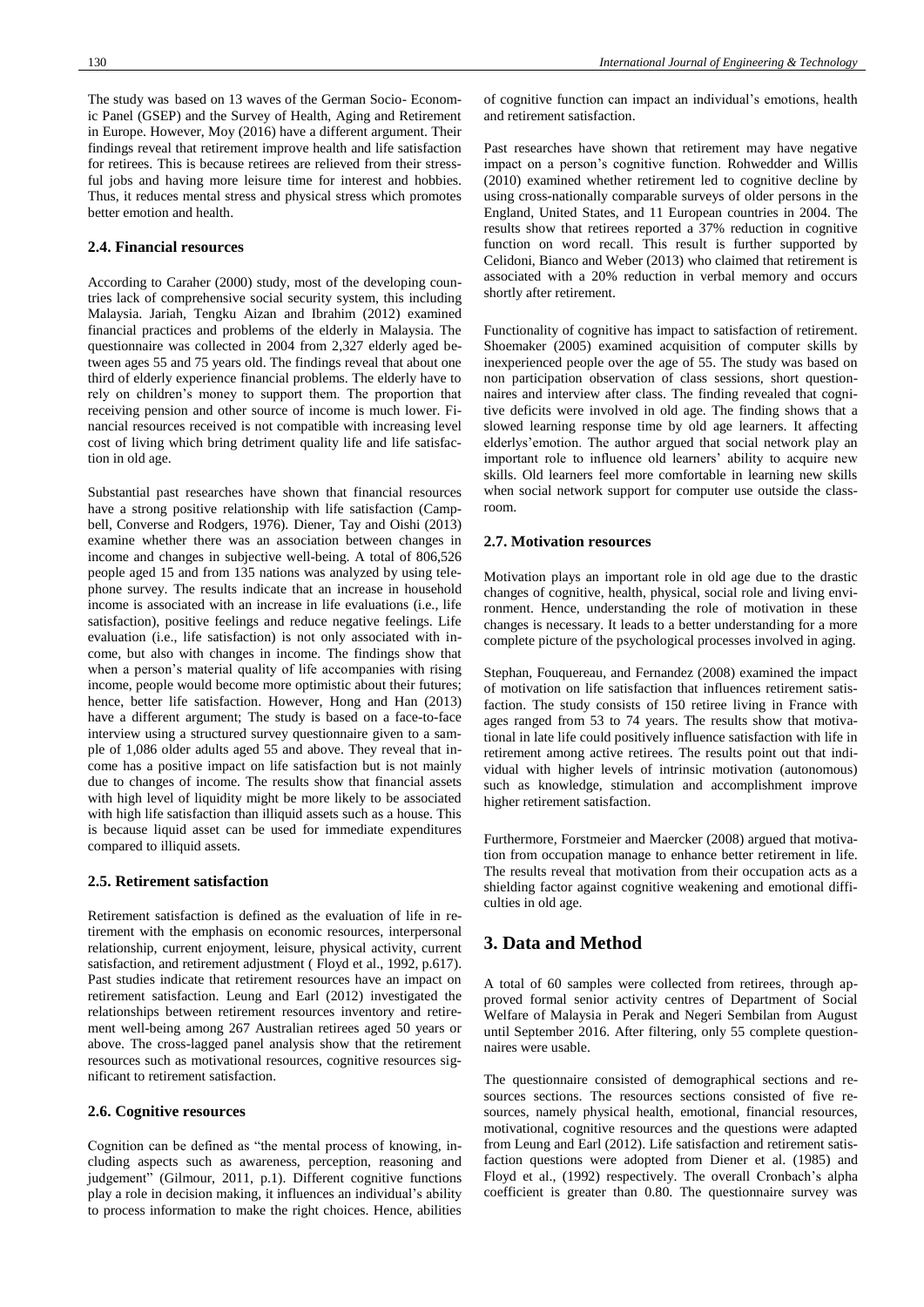measured based on 5 points Likert scales; 1 (strongly disagree or very poor) to 5 (strongly agree or very good).

## **4. Results and Discussions**

The majority of the respondents indicated that health resources, financial resources, emotional resources are beneficial to their retirement ( $\bar{x}$  = 3.65; 3.14; 3.65). However, the results on financial resources from questions 'I can afford to buy what I want to' and 'I can afford to do things I would enjoy' show moderate satisfaction among the respondents. In addition, the majority of the respondents agreed and were satisfied based on their cognitive and motivational resources ( $\bar{x}$  = 3.67; 4.11). However, the results for 'ability to acquire new knowledge or skills' is unsatisfactory. It shows that retirees face some difficulties in acquiring new knowledge or learning new skills after retirement. Some of the respondents expressed that it would be good when senior citizen activity centers have more activities to improve their computer knowledge or skills. Besides, they expressed that social network support encouraged them to acquire new knowledge or skills. This result is consistent with Shoemaker (2005). Overall, the majority of the retirees are satisfied with both retirement satisfaction and life satisfaction ( $\bar{x}$  = 3.55, 3.84).

#### **4.1. Life satisfaction and Resources analysis**

About 69.6 per cent of the respondents are Chinese, 10.7 per cent Malay and 17.9 per cent Indian. In terms of education level, only 4 per cent did not have any formal education. About 70 per cent of the respondents live with their spouse and children while 30 per cent live alone. More than 80 per cent of the respondent's spouses had a permanent job with gross income.

**Table 1:** Correlations between life satisfaction, financial resources, physical health, and emotional resources

|                | Life      |           |                 |           |
|----------------|-----------|-----------|-----------------|-----------|
|                | satisfac- | Financial | Physical health | Emotional |
|                | tion      | resources | resources       | resources |
| Life<br>satis- |           |           |                 |           |
| faction        |           |           |                 |           |
| Financial      |           |           |                 |           |
| resources      | $0.533*$  |           |                 |           |
| Physical       |           |           |                 |           |
| health         |           |           |                 |           |
| resources      | $0.461*$  | 0.296     |                 |           |
| Emotional      |           |           |                 |           |
| resources      | $0.633*$  | 0.452     | 0.384           |           |

\* denotes  $p < 0.05$ 

Table 1 reports the results of Pearson correlation coefficient between life satisfaction and financial, physical health and emotional resources. Life satisfaction is strongly correlated with emotional and financial resources. Life satisfaction and physical health revealed moderate correlation coefficient of 0.461.

Positive relationship between physical health and financial resources was found. When both resources increase, it increases higher life satisfaction. The results are consistent with past studies where financial resources reflect purchasing power to meet one's expectations, desires and standard comparison that are important for life satisfaction (Campbell, Converse and Rodgers, 1976). Conversely, inadequate financial resources will reduce life satisfaction in retirement (Hershey, 2010). Lower level of financial resources not only will increase negative feeling of worries of retirees, it also results in lower living standards in later life. This will impact the condition of their health, quality of life and affect life satisfaction.

**Table 2**: Results of stepwise regression between life satisfaction and resources

|                            | Coefficient | P value | $R^2$ |
|----------------------------|-------------|---------|-------|
| Life satisfaction          | 0.936       |         | 0.719 |
| Financial resources        | 0.165       | 0.015   |       |
| Physical health resources  | 0.204       | 0.048   |       |
| <b>Emotional resources</b> | 0.371       | 0.000   |       |

Table 2 reports the stepwise regression results between retirement resources and life satisfaction. Financial resources, physical health resources and emotional resources indicated positive statistically significant with life satisfaction. The  $\mathbb{R}^2$  (Coefficient of determinant) of 0.719 indicates that independent variables (financial resources, physical health resources and emotional resources) explain 71.9% of the variability of life satisfaction. Hence, the model can be written as below.

Life satisfaction =  $0.936 + 0.165$  (Financial resources) + 0.204 (Physical health resources) + 0.371(Emotional resources).

The result also shows that emotional resources have a positive relationship with life satisfaction (see Table 2). An increase in emotional resources has led to a higher life satisfaction. The results is consistent with Samil and Rizvi (2013) and Salovey and Mayer (1990). Both studies show that older adult have strong emotion regulation across their life span, emotional resources lead better health and life satisfaction.

**Table 3**: Correlations between retirement satisfaction, cognitive resources and motivation resources

|          |              | Retirement   | Cognitive | Motivation |
|----------|--------------|--------------|-----------|------------|
|          |              | satisfaction | resources | resources  |
| Pearson  |              |              |           |            |
| Correla- | Retirement   |              |           |            |
| tion     | satisfaction |              |           |            |
|          | Cognitive    |              |           |            |
|          | resources    | $0.467*$     |           |            |
|          | Motivation   |              |           |            |
|          | resources    | $-0.204$     | $-0.467$  |            |

\* denotes  $p < 0.05$ 

Table 3 shows the correlation coefficient between retirement satisfaction, cognitive resources, motivational resources and retirement satisfaction. Retirement satisfaction strongly correlates with cognitive resources (0.467) while has weak correlation with motivational resources.

#### **4.2. Retirement satisfaction and resources analysis**

**Table 4**: Results of regression between retirement satisfaction and resources

|                         | Coefficient | P value | $\mathbb{R}^2$ |
|-------------------------|-------------|---------|----------------|
| Retirement satisfaction | 0.9360      |         | 0.4            |
| Cognitive resources     | 0.3790      | 0.000   |                |
| Motivational resources  | $-0.1040$   | 0.002   |                |

The stepwise regression results in Table 4 report that both cognitive and motivational resources are significantly related to retirement satisfaction. The coefficient of determinant of 0.4 indicates that cognitive resources and motivational resources explain 40% of the retirement satisfaction. The multiple regression results show that cognitive and motivational resources are significant predictors in explaining retirement satisfaction. This result shows that cognitive functionality promotes emotion and physical health which can lead to better retirement satisfaction. The result is consistent with Rohwedder and Willis (2010).

On the other hand, the findings show that increase motivation leads to a decrease in retirement satisfaction when retirement does not turn out as expected (Butrica and Schaner, 2005). One of the possible reasons expressed by retirees is dissatisfaction of the home elderly environment which in turn affect the emotional and health. Subsequently, demotivated retirees (Vallerand and